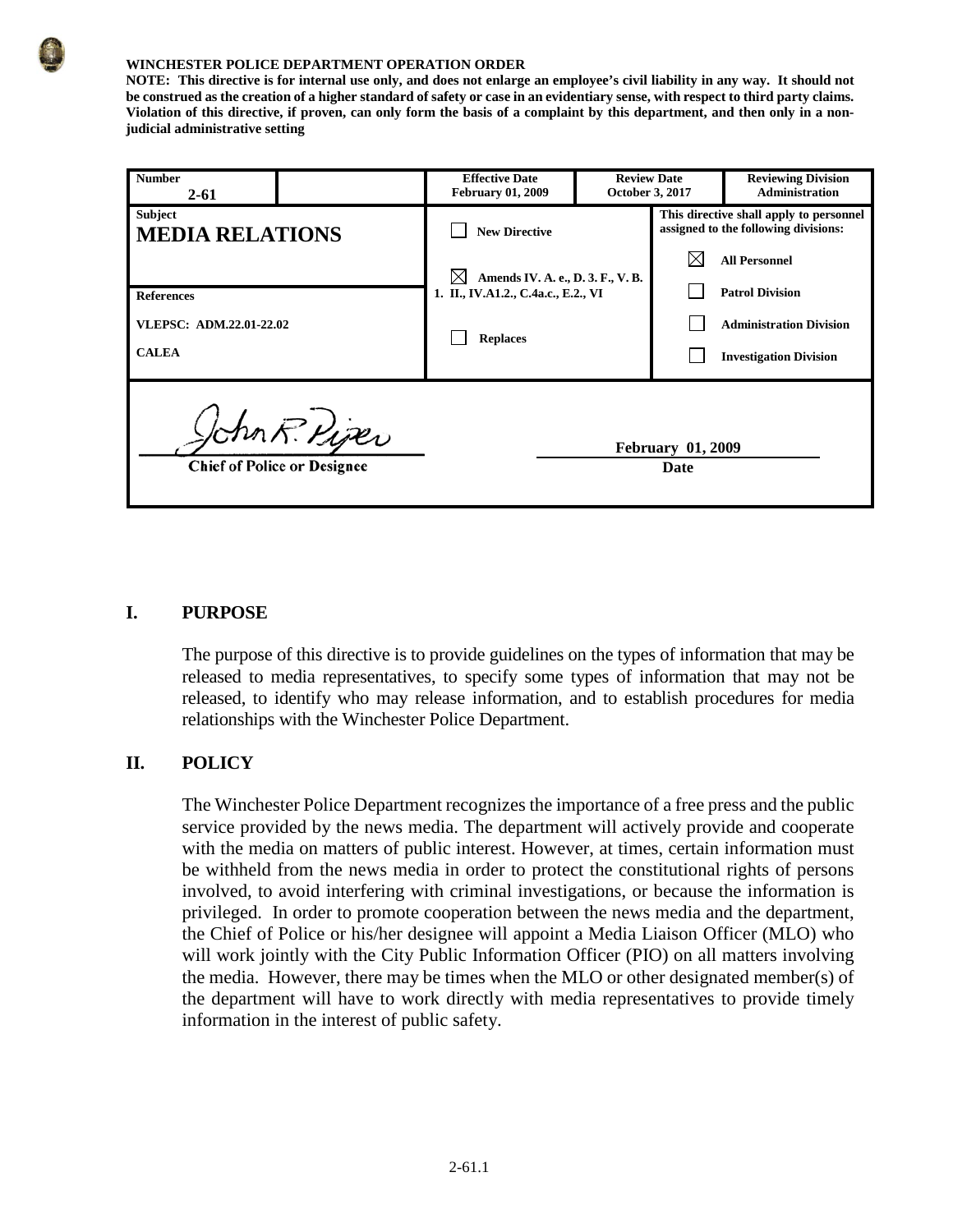### **III. DEFINITIONS**

# A. Criminal History Record Information

Records and data collected by criminal justice agencies on adult persons, consisting of identifiable descriptions and notations of arrests, detentions, indictments, or other formal charges, and any disposition arising there from. Excluded from this term is juvenile record information, criminal justice intelligence information, investigative information, or correctional status information.

# B. Criminal Incident Information

A general description of criminal activity reported, date and general location the alleged crime was committed, identity of the investigating officer, general description of injuries suffered, and property damaged or stolen.

# **IV. PROCEDURES**

### A. General Responsibilities and Authority

- 1. In coordination with the MLO, the PIO's duties include:
	- a. Assist news personnel in covering routine news stories, and at the scene of incidents;
	- b. Respond to media inquiries, in person, electronically, or telephonically;
	- c. Prepare and distribute news releases;
	- d. Arrange for news conferences, as required or requested;
	- e. May release information about victims, witnesses, and suspects as allowed by law and policy;
	- f. Coordinate and authorize the release of information concerning confidential department investigations and operations; and
	- g. Coordinate the release of information with other agencies and/or public service agencies when a multi-jurisdictional investigation or event has occurred.
- 2. Although the PIO will function as the primary contact for information disseminated to the community and media, the MLO of the department has a responsibility concerning the release of information that is outlined in this directive.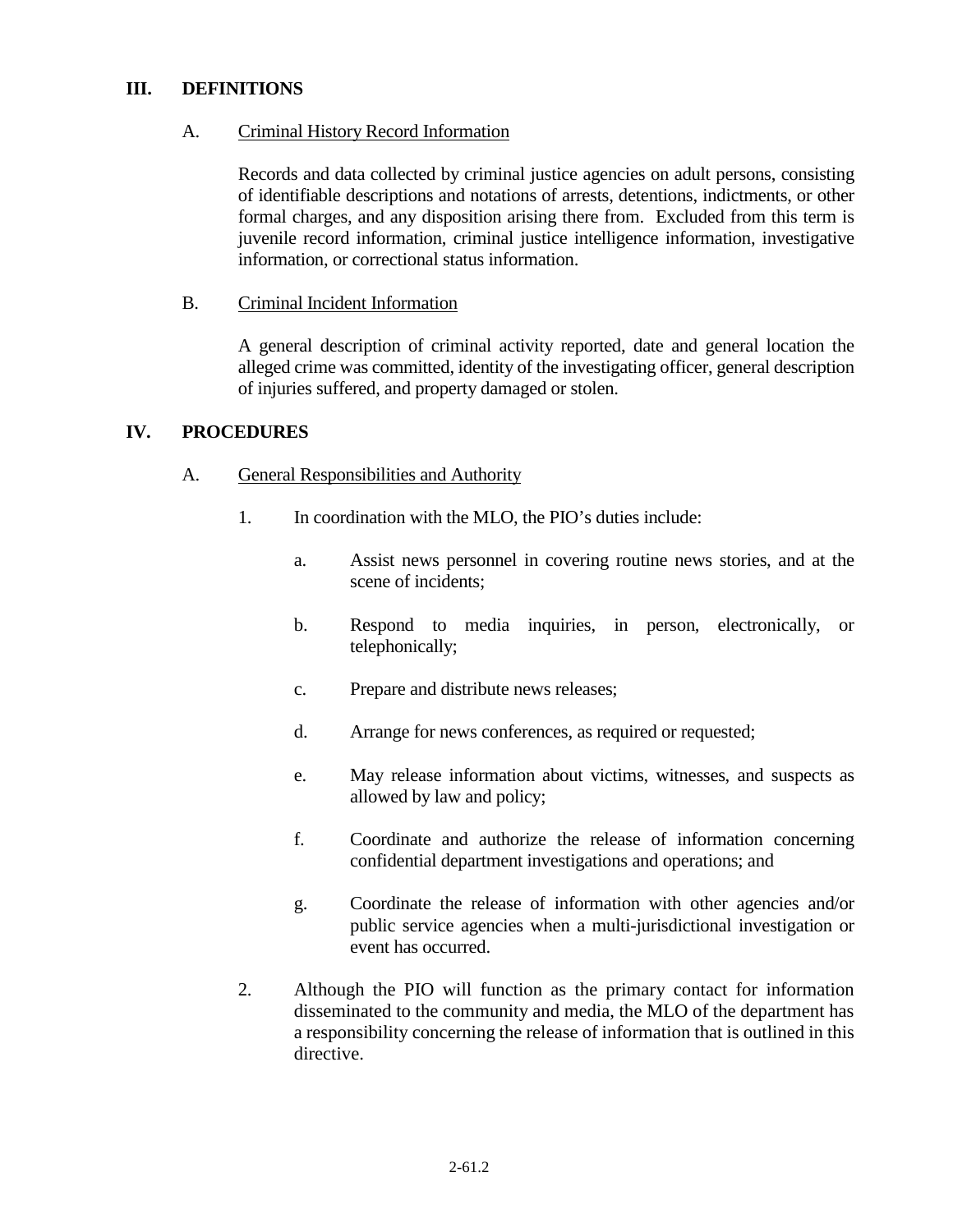# B. Release of Information - General

- 1. Personnel may release the type of event or crime and when and where the event or crime occurred, to include a brief synopsis of known facts concerning the incident
- 2. Personnel may release the identity of the victim or the name of the person who reported the crime. If the victim or reporting person has requested that his or her name not be released, the department will make every attempt to protect his or her identity. The media is obligated to respect this request. If a need exists in the interest of public safety or other important reasons to release the identity, then the victim or reporting person will be contacted and the situation explained. If he or she still wishes to remain anonymous, his or her request will be honored.
- 3. Personnel may release information concerning property loss, physical injuries, or death (after notification to the next of kin).
- 4. Personnel may release information concerning the type of investigation and length of investigation, unless such information jeopardizes that investigation.
- 5. Personnel may release information concerning the existence of suspects.
- 6. Personnel may release warrant information. When the warrant has been executed, the name, address, and description of that person will be released. If a warrant has been issued but not executed, and the officer anticipates that the public may provide information to assist in locating the person, the information may be released.

# C. Procedures for Working with the Media

- 1. Media representatives shall not be allowed to read offense reports, since non-releasable information may be included on the report.
- 2. At the scene of a major incident, officers will establish perimeters and control access. Once media representatives arrive, these limitations should be clearly explained. Additionally, officers shall not authorize the media to trespass on private property.
- 3. The media shall not be allowed to interfere with law enforcement operations at the scene of an incident. As soon as possible, a media location will be established at the same distance or closer to the scene than the general public. Refer to Virginia Code for establishment of police lines, perimeters, or barricades.
- 4. Procedures for the release of information to the media shall be as follows: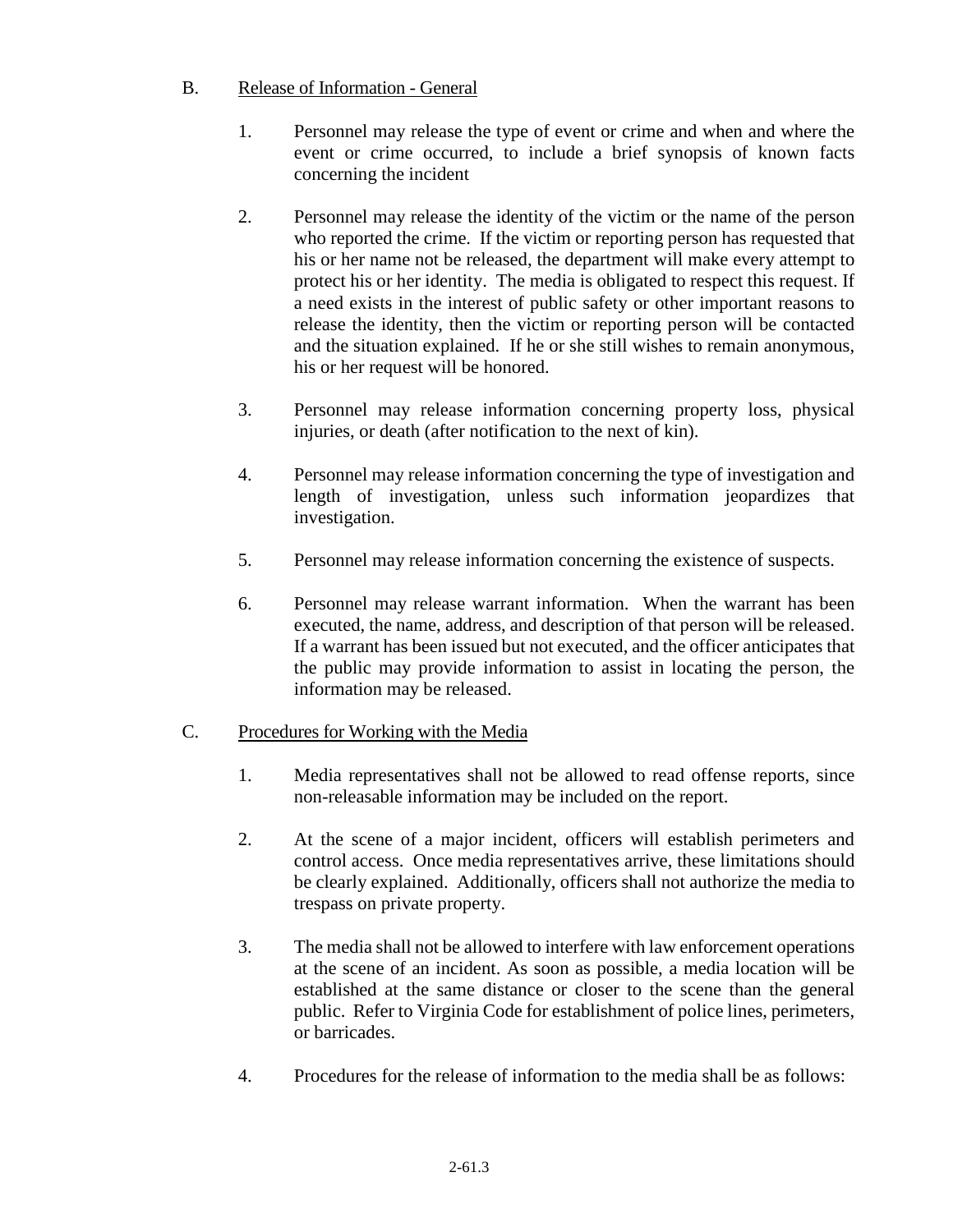- a. The MLO may release daily information to the media in the absence or at the request of the PIO. Press releases must be approved by the PIO before release to the media per the City Media Policy unless otherwise authorized by the City Manager or his/her designee
- b. The media should make every effort to request information during normal business hours. Those requests will be handled or delegated by the PIO or his/her designee.
- c. The MLO or his/her designee shall be notified of major incidents. It is the responsibility of the MLO to notify the PIO and coordinate response to the scene of the incident or make arrangements for someone to process media requests. At the scene of a natural disaster or catastrophic event, the MLO will assist the PIO or his/her designee in coordinating with each involved public service agency to process media requests.

# D. Release of Arrest Information

- 1. Except for comparable information on juvenile offenders, the department shall disclose the identities of arrested persons, the charges against them, and the status of the charges or arrest. This information shall be released for felony, traffic, and misdemeanor arrests.
- 2. Photographs of adult arrestees may be released when doing so no longer jeopardizes a felony investigation.
- 3. After an arrest of an adult, the following may be released upon media request:
	- a. The arrestee's name, age, residence, and other factual background information;
	- b. The nature of the charge upon which the arrest is made;
	- c. The identity of the investigative agency and any assisting agencies;
	- d. The circumstances surrounding the arrest (whether pursuit or resistance was encountered, whether weapons were used), including the time and place of arrest and the identity of the arresting officers;
	- e. The location and status of custody;
	- f. May provide dates of scheduled hearings and the amount of bond if information is available;
	- g. A description of any contraband seized; and
	- h. Photographs of the defendants without police identification data may be furnished, if readily available in current files.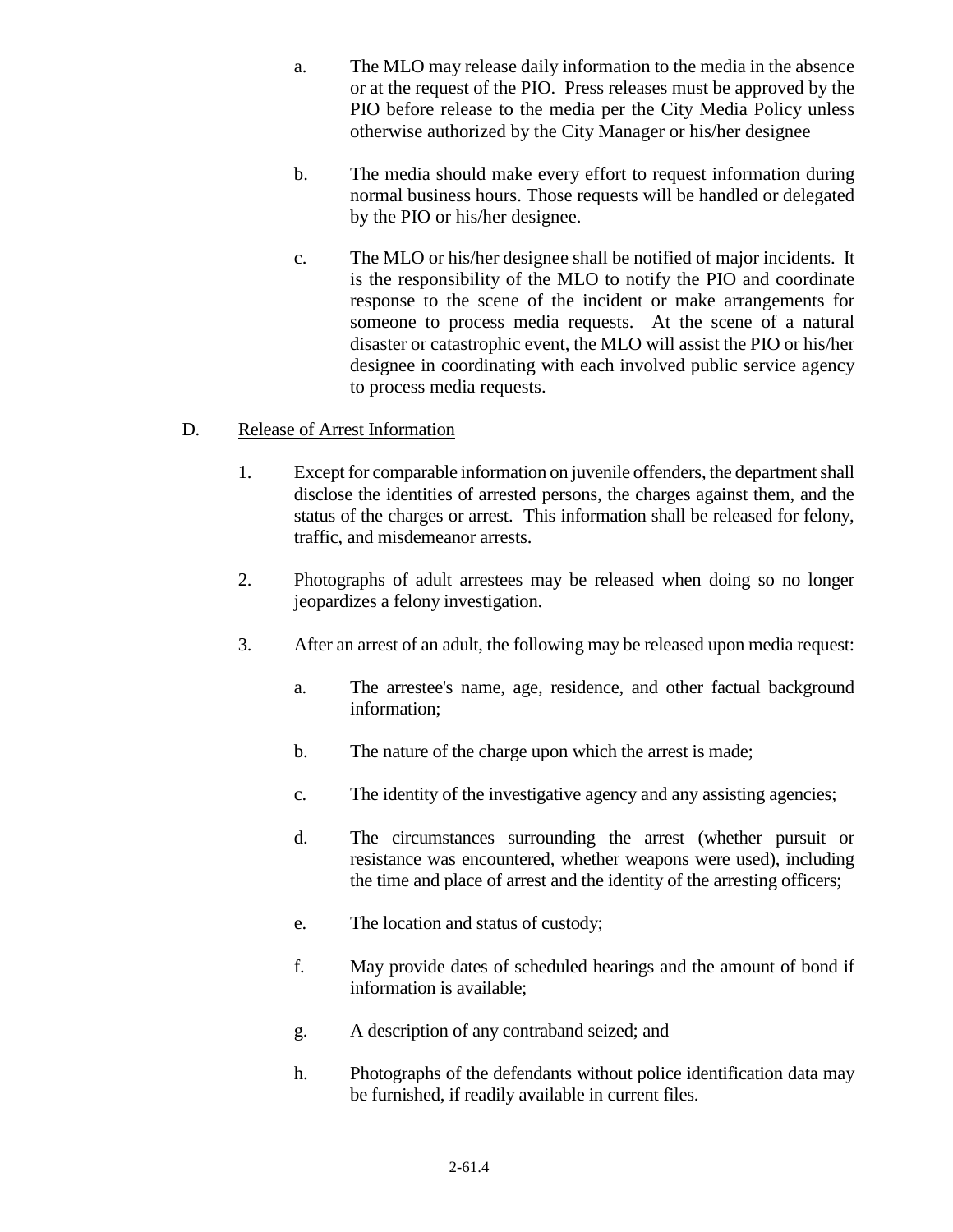# E. Non-Releasable Information

In addition to the restrictions set forth in Section V of this directive, the following information will not be released due to Sixth Amendment, statutory, or other restrictions:

- 1. The identity of victims of sex related crimes, or the identity of victims of crimes who have requested their names be withheld;
- 2. The identity of a deceased juvenile victims unless written consent is provided by next of kin.
- 3 The existence of any criminal history record or any information concerning the character or reputation of the accused or remarks, which tend to establish the defendant as a "professional" criminal;
- 4. The existence or contents of any confession, admission, or statement of the accused;
- 5. The performance of any examination or test by the accused or the refusal or failure to submit to an examination or test;
- 6. The identity of actual or prospective witnesses to crimes or comments on the expected testimony or credibility of any witness;
- 7. Any opinions as to the innocence or guilt of the accused, the merits of the case, the possibility of any pleas or negotiations, or the value of any evidence;
- 8. The names of deceased persons before the notification of the next of kin;
- 9. Information obtained from the Virginia Criminal Information Network (VCIN) or the National Criminal Information Center (NCIC);
- 10. Comments, which suggest that a defendant has aided in the investigation; and
- 11. Information concerning the planning of raids or other specialized enforcement efforts.

# **V. PROCEDURES GOVERNING INFORMATION CONCERNING JUVENILES**

# A. Juveniles Charged with Criminal Offenses

1. Personnel shall observe laws peculiar to information about juveniles who have been charged with criminal offenses.